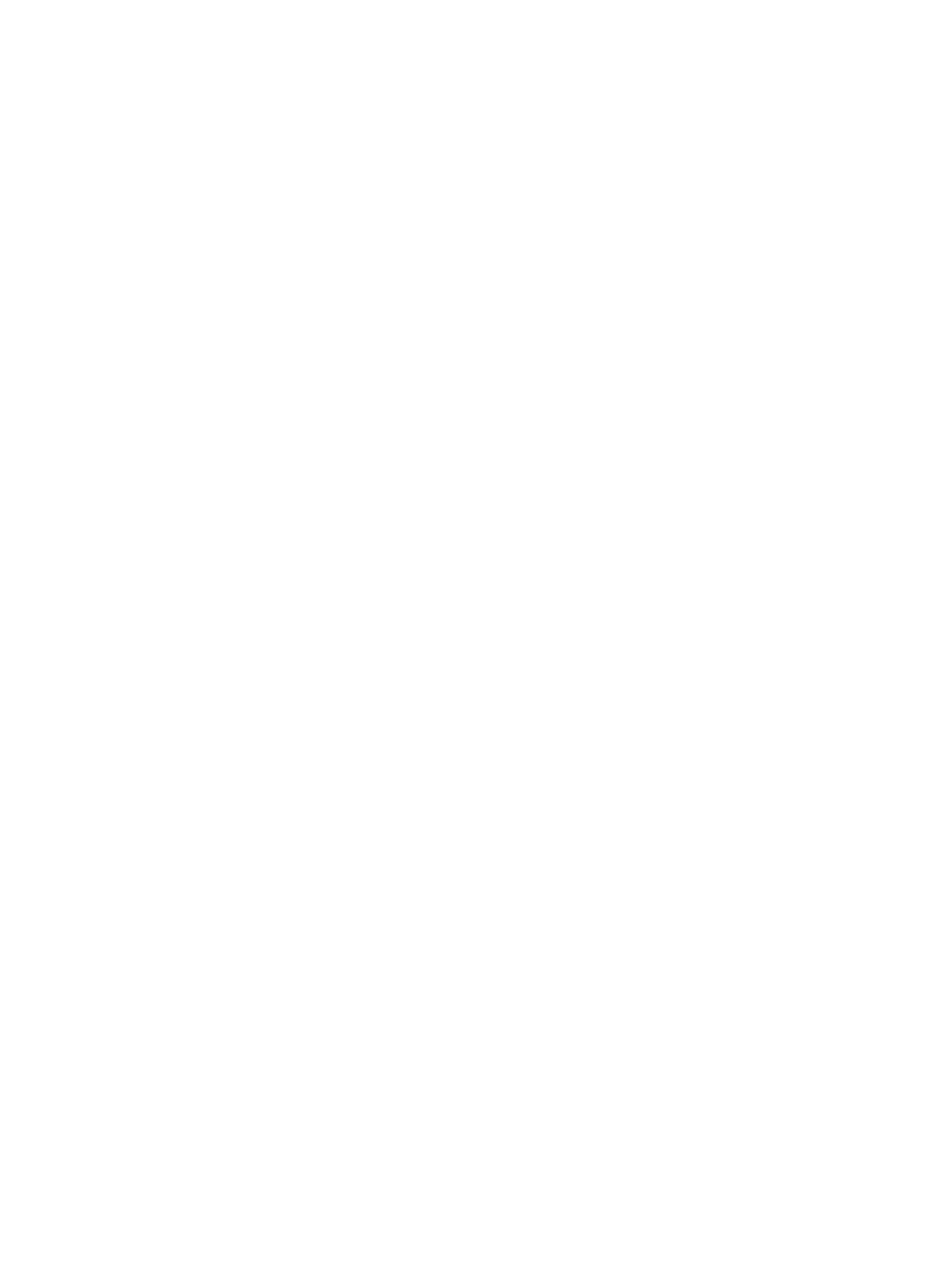## COURSE NO. COURSE TITLE COURSE TITLE

103 Introduction to East Asian History-China Yu-sheng Lin

#### General Course Outline\*

- 1. Preliminary Remarks: General History of China as a Course in Liberal Education, the Geographic Setting, and the Chinese Language .
- 2. Salient Features of Archaeological Finds and their Implications for Chinese History .
- 3. The Development of the Sociopolitical Order in the Shang and Chou Dynasties (ca. 1751-256 B.C.).
- 4. The Religious Consciousness in Ancient China and the Birth of Chinese Philosophy.
- 5. Confucius and Confucianism.
- 6. Classical Taoism.<br>7. The Breakdown of
- The Breakdown of the Feudal Society and the Rise of Chinese Empire (221 B.C.--220 A.D.).
- 8. The Economic Order of the Early Phase of Chinese Empire.
- 9. The Period of Disunion and Challenges to the Imperial System (220-589): Invasions and Establishment of Non-Chinese Dynasties in North China, Emigration of the Chinese to Central and South China, the Rise of Neo-Taoism, and the Coming of Buddhism.
- 10. The Reunification of the Chinese Empire (Sui and T'ang Dynasties) and the Vitality of Traditional Chinese Political System.
- 11. The Achievements of Chinese Letters, the Apogee of Fine Arts, and their Taoist and Confucian Sources.
- 12. The Transformation of Economy in the Late Imperial Era.
- 13. The State and Society before the Western Impact.
- 14. The Cultural and Intellectual Trends on the Eve of Western Intrusion.<br>15. The Impact of Western Imperialism on China.
- The Impact of Western Imperialism on China.
- 16 . The Last Stand on Chinese Conservatism: The Self-Strengthening Movement of the Ch ' ing Dynasty .
- 17. The Peasant Rebellions in 19th Century China.
- 18. The Reform Movement of 1989, the Rise of Chinese Nationalism, the Revolution of 1911, and the Disintegration of Traditional Political and Cultural Orders.
- \* Reading assignments from the required readings will be announced in class in advance.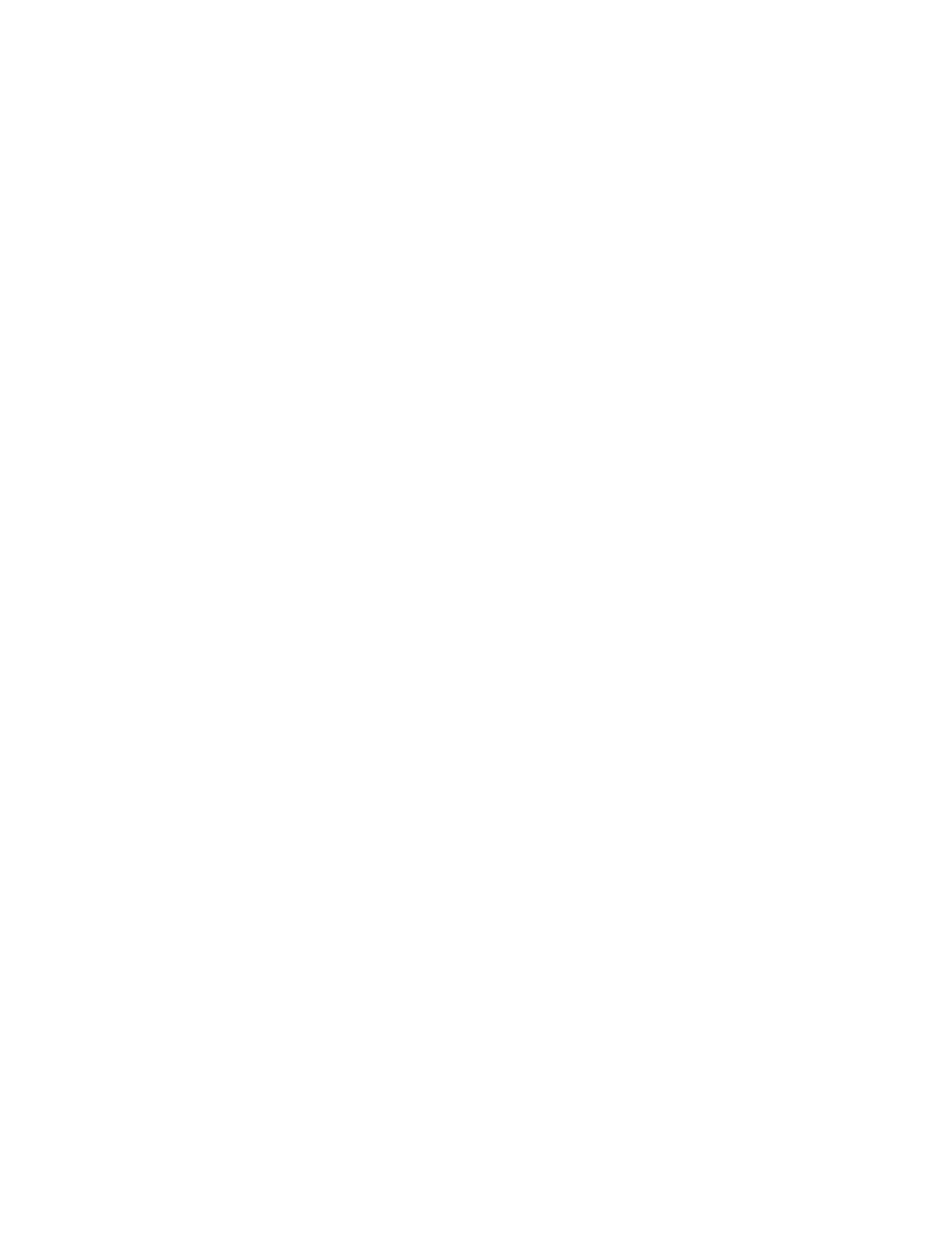## UNIVERSITY OF WISCONSIN-MADISON Department of History 3-week Intersession, 1986

History 103

Yu-sheng Lin

## TOPICS AND REQUIRED READINGS FOR BOOK REPORTS NO. 1

1. Social and Cultural Backgrounds of the Rise of Ancient Chinese Philosophies

Required Readings:

- Benjamin I. Schwartz, "The Chinese Perceptions of World Order, Past and Present," in J.K. Fairbank, The Chinese World Order (Harvard University Press, 1968), pp. 276-288.
- Benjamin I. Schwartz, "Transcendence in Ancient China," Daedalus (Spring, 1975), pp. 57-68.
- Wm. Theodore de Bary, et. al. Comp., Sources of Chinese Tradition,  $Vol.$ , chap.  $l.$
- F.W. Mote, Intellectual Foundations of China (New York: Alfred A. Knopf, 1971), Chapters 1 and 2. DS 721 M73.

Suggested Readings:

Fung Yu-lan, A History of Chinese Philosophy (Princeton University Press, 1952), Vol. I, Chapters 2 and 3. B 126 F41.

- H.G. Creel, The Birth of China (New York: Ungar, 1954), DS 723 C7.
- 2. The Formations and Nature of the Chou Feudal Society

Suggested Readings:

H.G. Creel, The Origins of Statecraft in China, Vol. 1 (University of Chicago Press, 1970), Chapters 2, 3, 4, and 5. JQ 1508 C711.

Cho-yun Hsu, Ancient China in Transition (Stanford University Press, 1965). HN 673 H75.

3. The Nature of Chinese Religion

Required Reading:

L.G. Thompson, Chinese Religion.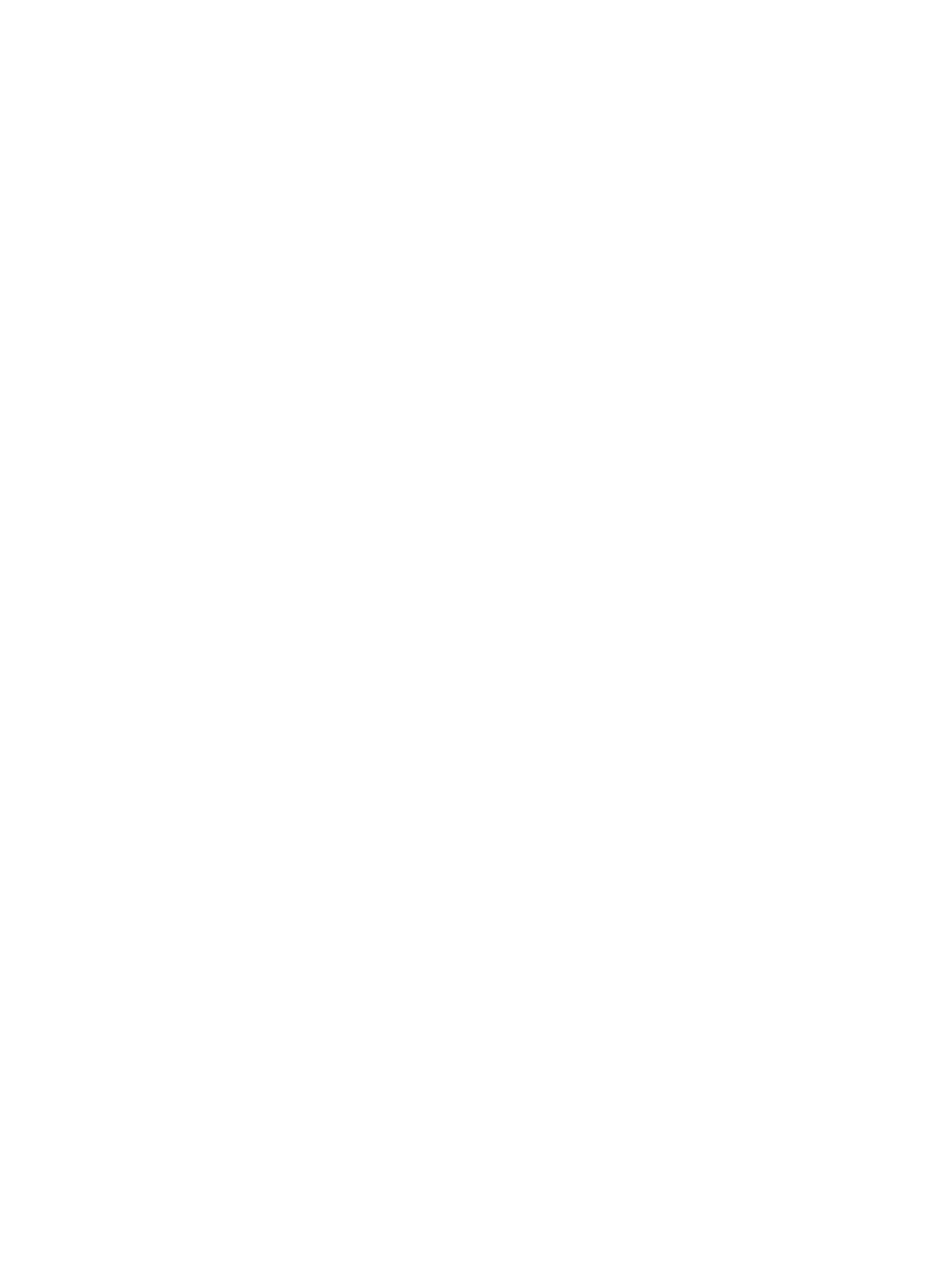4. The Moral Idealism of Confucius and Mencius

Required Readings:

Lin, Yu-sheng, "The Evolution of the Pre-Confucian Meaning of Jen and the Confucian Concept of Moral Autonomy," Monumenta Serica, Vol . 31 (1974-75), pp. 172-204 . RB Hist. L 6595 EV.

D.C. Lau, Confucius: The Analects (Penguin Books, 1979).

Kung-Chuan Hsiao, <u>A History of Chinese Political Thought</u>, vol. 1, chap. 2, pp. 79-142 and chap. 3, pp. 143-213.

SuggesLed Readings:

- Wm. Theodore de Bary, et. al., comp., Sources of Chinese Tradition, vol. I, chapter 2 and  $p\overline{p}$ . 86-98.
- D.C. Lau, tr., Mencius (Penguin Books, 1970), "Introductions," pp. 7-46; "Appendix 5: On Mencius' Use of the Method of Analogy in Argument," pp. 235-263 . B128 M33 E59.
- James Legge, tr., Confucian Analects in the Four Books (Paragon Reprinting Corp.), or The Chinese Classics (Hong Kong University Press, 1960). PL 2461 R43.
- 5. The Metaphysical and Political Thought of Classical Confucianism

Required Reading :

Benjamin I. Schwartz, "Some Polarities in Confucian Thought," in A.F. Wright and D. Nivison, eds., Confucianism in Action (Stanford University Press, 1959), pp. 50-62. BL 1840 N55.

SuggesLed Readings:

Sources of Chinese Tradition, Vol. I. pp. 113-131.

James Legge, tr., The Doctrine of the Man and The Great Learning in The Four Books or The Chinese Classics.

#### 6. Moism

Required Reading :

F.W. Mote, Intellectual Foundations of China, Chapter 5.

Suggested Readings:

Kung-Chuan Hsiao, chap. 4. 214-272.

Burton Watson, er., Motzu: Basic Writings (Columbia University Press, 1963) . B128 M6W3.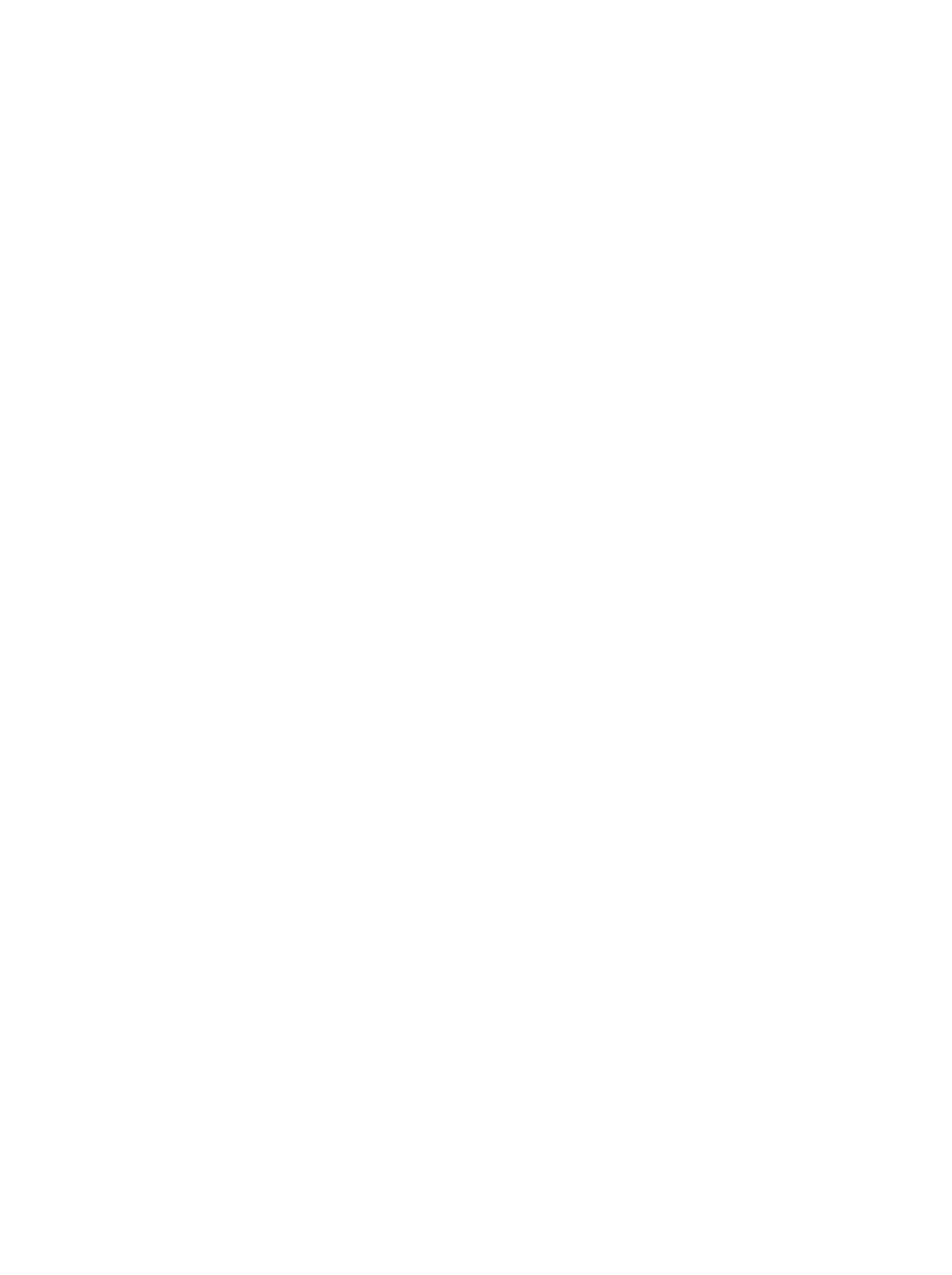# 7. Classical Taoism 3

Required Readings:

Wing-tsit Chan, tr., The Way of Lao Tzu.

F.W. Mote, Intellectual Foundations of China, Chapter 4.

Kung-Chuan Hsiao, chap. 5, 273-318.

Suggested Readings:

- D.C. Lau, "The Treatment of Opposites in Lao Tzu," Bulletins of the School of Oriental and African Studies, Vol. 21 (1958), pp. 344-360. R.B. Hist. L3621 TR.
- Burton Watson, tr., The Complete Works of Chuang Tzu (Columbia University Press, 1968). BL 1900 C5 W34.
- Max Kaltenmark, Lao Tzu and Taoism (Stanford University Press, 1969). BL 1930 K 313.
- 8. The Founding of the Chinese Poetical Tradition: The Book of Songs (the Shih-ching) and The Songs of Ch'u (the Ch'u-tz'u)

Suggested Readings:

Arthur Waley, tr., The Book of Songs.

- David Hawkes, tr., Ch'u Tz'u: The Songs of the South (Oxford University Press).
- Shih-hsiang Chen, "The Shih Ching: Its Generic Significance in Chinese Literary History and Poetics," Chung-yang yen-chiu yuan li-shih yu-yen yen-chiu so chi-k'an (Bulletin of the Institute of History and Philology, Academic Sinica), Vol. 39, Pt. 1 (1969), pp. 371-413.
- Shih-hsiang Chen, "The Genesis of Poetic Time: The Greatness of Ch'u Yuan, Studied With a New Critical Approach," Ch'ing-hua hsueh-pao (Tsing Hua Journal of Chinese Studies), New Series, Vol. 10, No. 1 (June, 1973), pp. 1- 44.
- 9. Hsuntzu, Legalism, and the Establishment of the Chinese Empire

Required Readings:

D.C. Lau, "Theories of Human Nature in Mencius and Shyuntzyy [Hsuntzu]," Bulletin of the School of Oriental and African Studies, Vol. 15 (1953), pp. 541-565. RB Hist. L3621 T.

F.W. Mote, Intellectual Foundations of China, Chapter 7.

Kung-Chuan Hsiao, chaps. 6 and 7, pp. 319-424.

Suggested Readings:

- Burton Watson, tr., Hsuntzu: Basic Writings (Columbia University Press, 1963). B128 H66 E55.
- Burton Watson, tr., Han Fei Tzu: Basic Writings (Columbia University Press, 1964). PL 2662 H3 A28.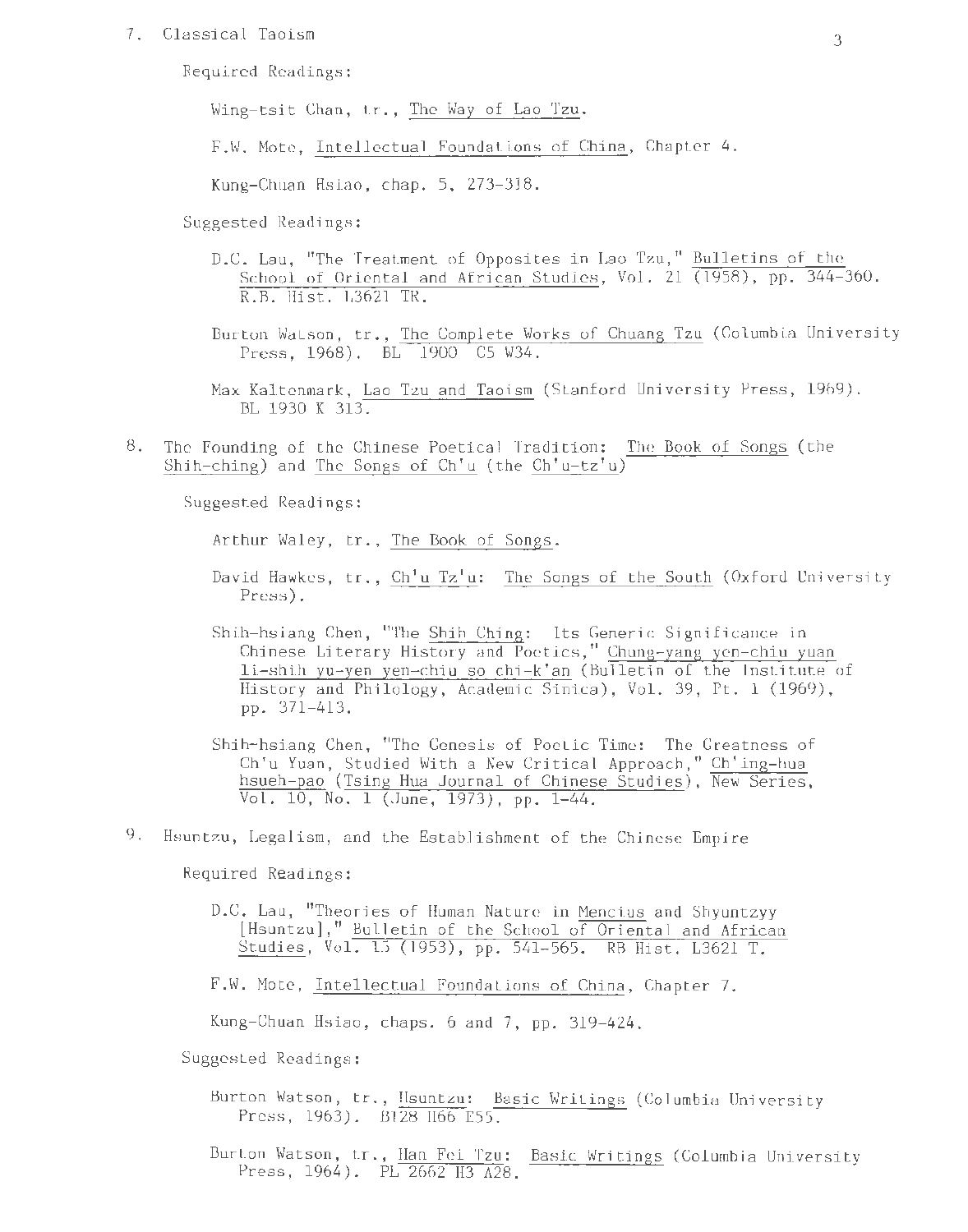$\mathcal{L}^{\text{max}}_{\text{max}}$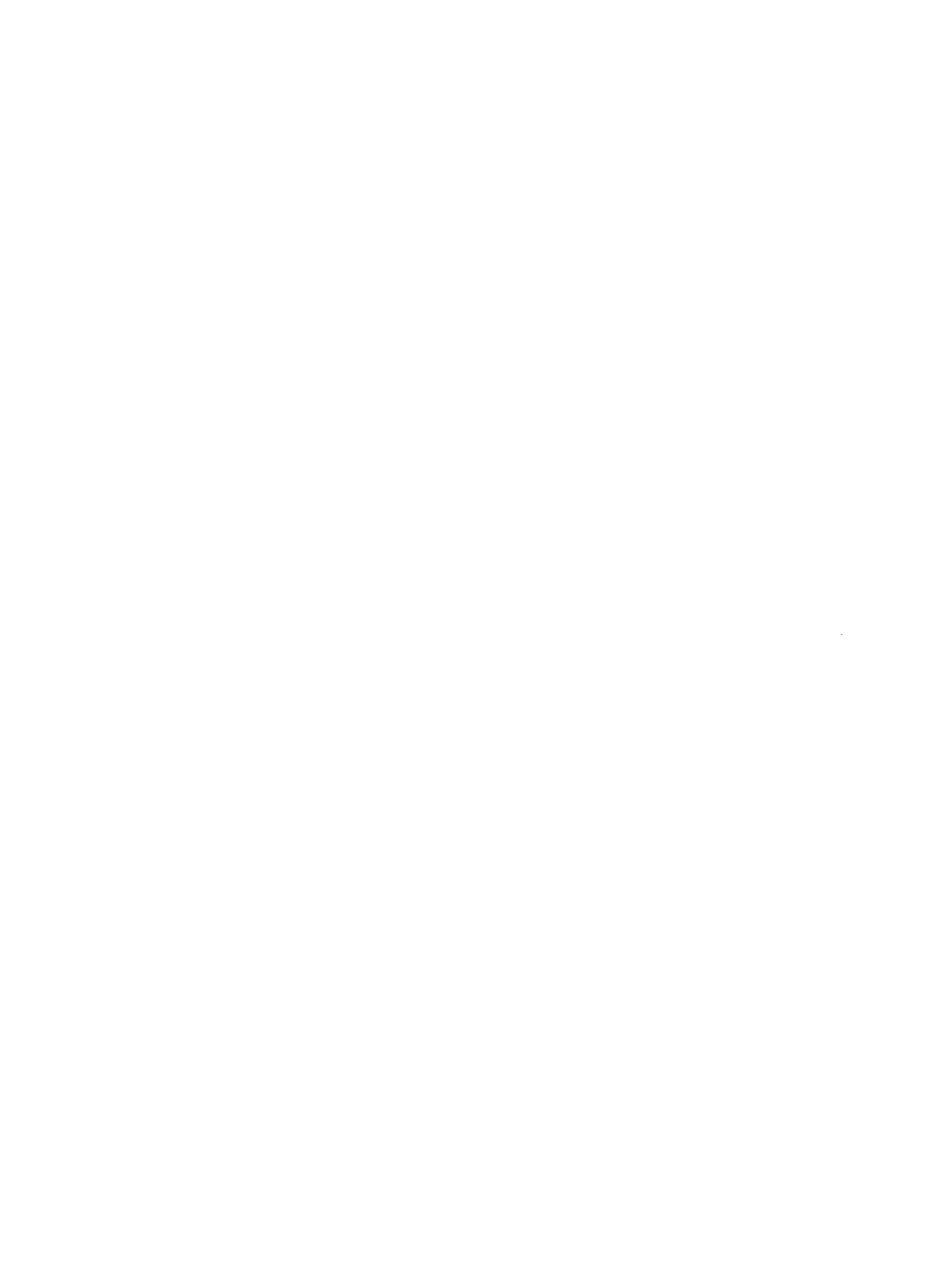10. Chinese Thought on Natural Law

Suggested Reading:

Joseph Needham, Science and Civilization in China, Vol. 2, Chapter 18 : "Human Law and the Laws of NaLure in China and the West," pp. 518- 583.

11. The Transformations of Confucianism in the Han

Required Reading:

Sources of Chinese Traditions, Vol . I , Chapters 7 and 8, pp. 145-210.

Kung-Chuan Hsiao, chaps.  $8$  and  $9$ , pp.  $427-548$ .

Suggested Reading:

Fung Yu-lan, History of Chinese Philosophy, Vol. II, Chapters 2 and 3.

12. Han Society

Required Reading:

Lien-sheng Yang, "Great Families of Eastern Han," in E-tu Zen Sun and John de Francis, trs. , Chinese Social History (Washington, D.C., 1965), pp. 103-134. HN 675 S8.

13. Social Consciousness on the Eve of the Breakdown of the Han.

Required Reading:

- E. Balazs, Chinese Civilization and Bureaucracy, Chapter 13. DS 721 B213.
- 14 . Social and Political Conditions of the Wei, Chin, Southern and Northern Dynasties and the Rise of Neo-Taoism

Required Readings:

E. Balazs, Chinese Civilization and Bureaucracy, Chapter 14.

Kung-Chuan Hsiao, Chap. 11, pp. 602-667.

Suggested Readings:

Fung Yu-lan, History of Chinese Philosophy, Vol . II, Chapters 5 and 6.

E. Zurcher, The Buddhist Conquest of China, Vol. I, pp. 86-95.  $BL$  1430  $Z\overline{8}$ .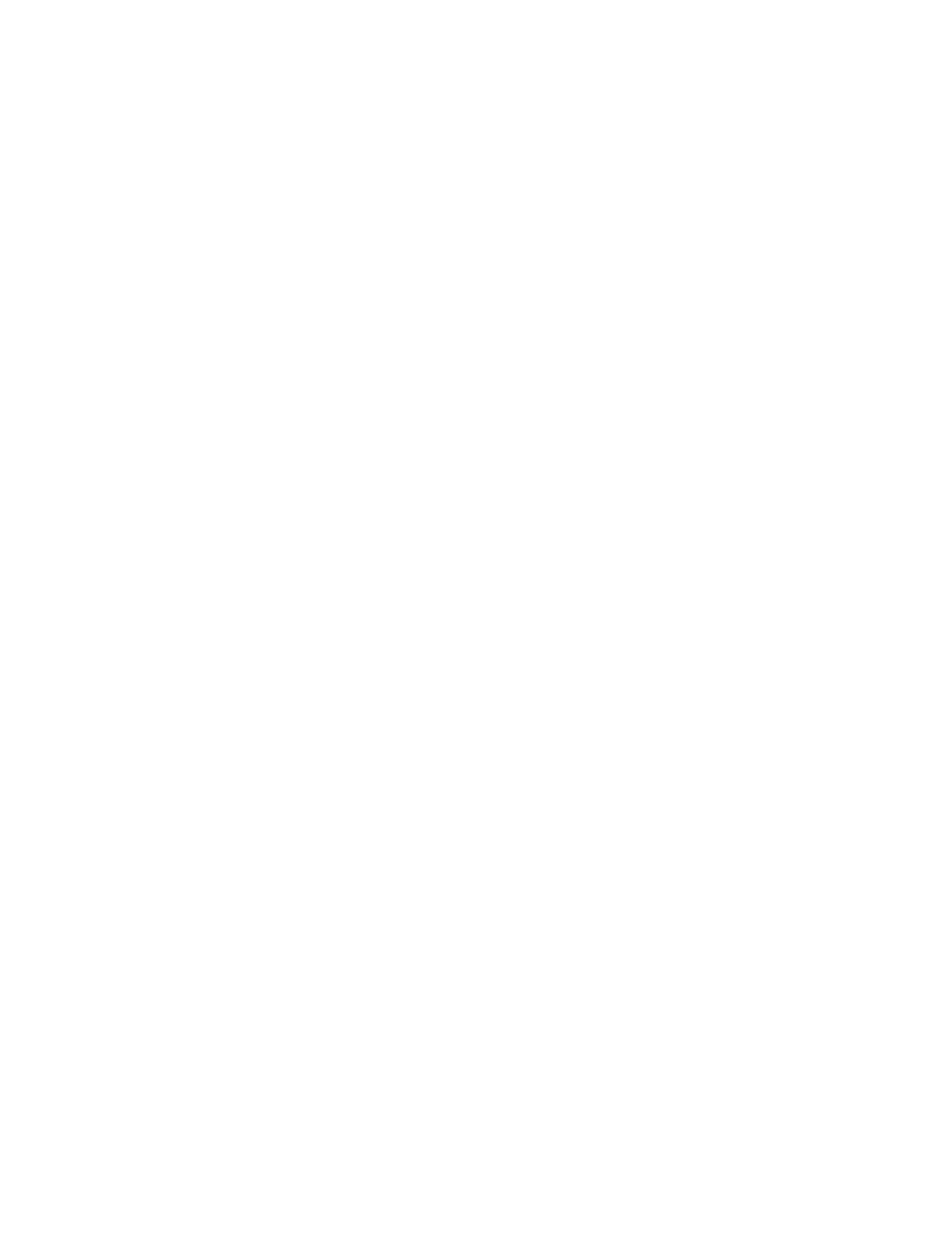## UNIVERSITY OF WISCONSIN Department of History

|    | History 103                                                                               | Topics and Suggested Readings<br>for Book Reports No. 2 |                                                                                                                                                                                 | Yu-sheng Lin |
|----|-------------------------------------------------------------------------------------------|---------------------------------------------------------|---------------------------------------------------------------------------------------------------------------------------------------------------------------------------------|--------------|
| 1. | The re-establishment of the<br>Chinese Empire in the Sui and<br>T'ang                     |                                                         | *E. O. Reischauer and J. K. Fairbank,<br>East Asia: The Great Tradition,<br>pp. 153-182, CB 253 R4                                                                              |              |
|    |                                                                                           |                                                         | *E. G. Pulleyblank, "Neo-Confucianism<br>and Neo-Legalism in T'ang Intellectual<br>Life, 755-805," in A. F. Wright, ed.,<br>The Confucian Persuasion, pp. 77-114,<br>BL 1840 W7 |              |
|    |                                                                                           |                                                         | Recommended Reading: A. F. Wright,<br>ed., perspectives on the T'ang                                                                                                            |              |
| 2. | The Confucian Revival in the<br>Sung and the Dilemma of the<br>Confucian Scholar-Official |                                                         | *Wm. T. de Bary et al., Sources of<br>Chinese Tradition, Vol. 1, Ch. XVI,<br>DS 703 D4                                                                                          |              |
|    |                                                                                           |                                                         | *James T. C. Liu, "An Early Sung<br>Reformer: Fan Chung-yet" in J. K.<br>Fairbank, ed., Chinese Thought and<br>Institutions, pp. 105-31, DS 721 F26                             |              |
| З. | Wang An-shih's Reforms                                                                    |                                                         | Recommended Reading: James T. C.<br>Liu, Reform in Sung China, JQ 1502 1.5                                                                                                      |              |
| 4. | The Rise of Neo-Confucianism<br>in the Sung                                               |                                                         | *Fung Yu-lan, A History of Chinese<br>Philosophy, Vol. II, Chapters 10, 11,<br>12, $B126 F41$                                                                                   |              |
|    |                                                                                           |                                                         | Recommended Reading: A. C. Graham,<br>Two Chinese Philosophers, B128 C37 G7                                                                                                     |              |
| 5. | The Chu Hsi Synthesis                                                                     |                                                         | #Fung, Ch. 13                                                                                                                                                                   |              |
|    | 6. Confucian Moral Idealism<br>in the Ming                                                |                                                         | *Wm T. de Bary, et al., Self and<br>Society in Ming Thought, pp. 1-51,<br>145-247, DS 721 539                                                                                   |              |
|    |                                                                                           |                                                         | Recommended Reading: Tu Wei-ming,<br>Neo-Confucian Thought in Action:<br>Yang-ming's Youth (1472-1509)                                                                          | Wang         |
|    |                                                                                           |                                                         | Recommended Reading: C.O. Hucker,<br>"The Tunglin Movement of the Late Ming<br>Period," in J.K. Fairbank, ed.,<br>Chinese Thought and Institutions, pp.<br>132-62, DS 721 F26   |              |
|    |                                                                                           |                                                         | Recommended Reading: Wm. T. de Bary,<br>"Chinese Despotism and the Confucian<br>Ideal: A Seventeenth-Century View,"<br>Ibid., pp. 163-203                                       |              |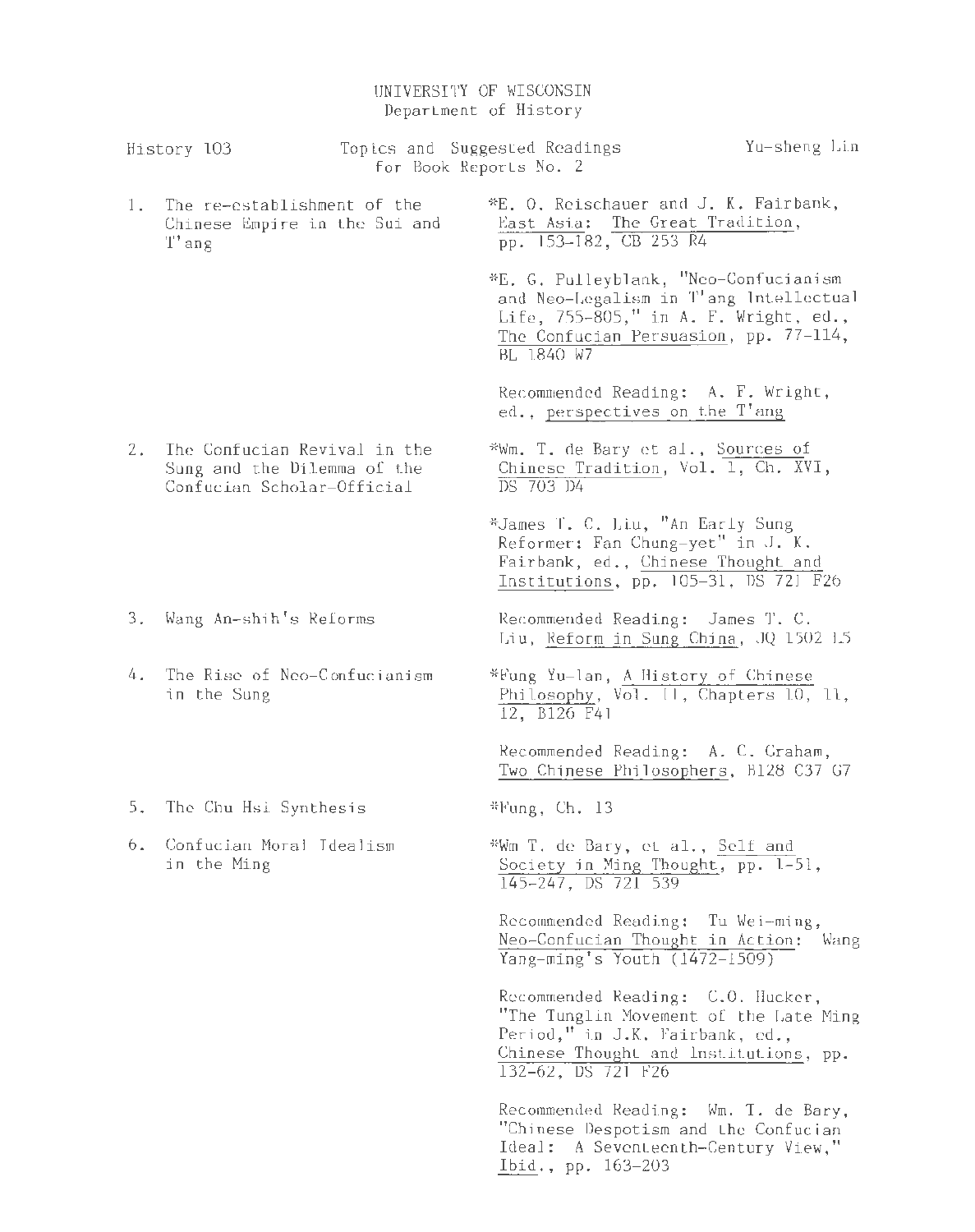NISNODSIM JO ALISSAAJNO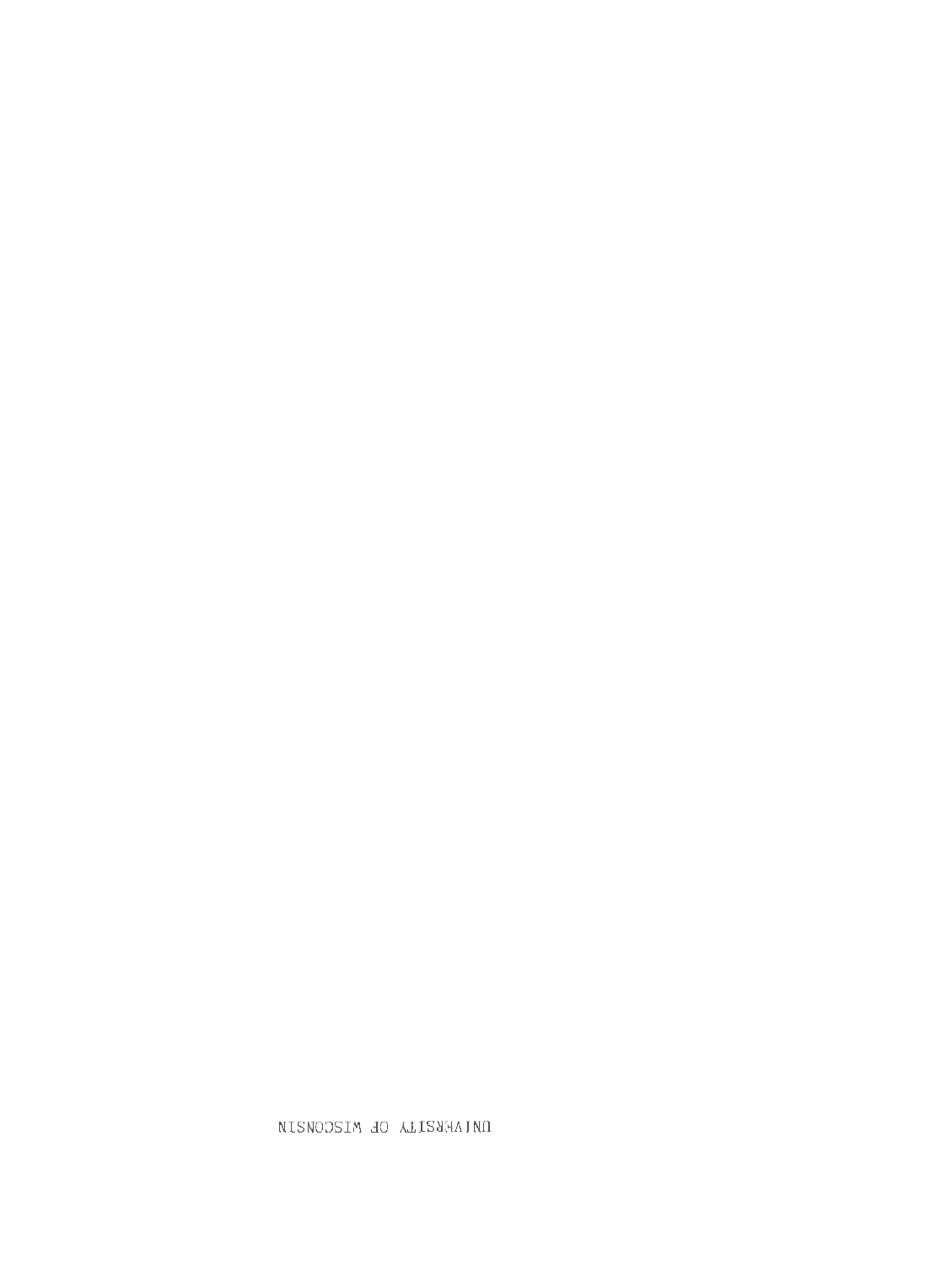- 8. Ming-Ch'ing Society
- 9. The Reaction against Metaphysical Speculation in the Ch'ing and the School of "Evidential Investigation"
- 10. Chinese Literary Sensibilities
- 11. Intellectual Currents on the Eve of the Western Intrusion
- 12. The T' ung-chih Restoration and its Implications
- 13. The Emergence of the Chinese Intelligentsia and the Rise of Chinese Nationalism

- 14. Radical Revolt against Chinese Tradition in the May Fourth Period
- 15. Lu Hsun and the AMbivalence and Agony of His Iconoclastic Thought

\*Ping- ti Ho, The Ladder of Success in Imperial China, Chapters 1, 3, 5, 7, HN 673 H58

Recommended Readings: Liang-Ch'i-ch'so Intellectual Trends in the Ch'ing Period, DS 721 L5483

- \*Ts'ao Hsueh- ch'in, The Story of the Stone, tr. David Hawkes
- \*C. T. Hsia, The Classic Chinese Novel, Ch. 7, PL 2415 H82

Recommended Readings: Hao Chang, Liang Ch ' i-ch'ao and Intellectual Transition in China, 1890-1907, pp. 1-34, DS 763 L67 C48

Recommended Reading: Mary Wright, The Last Stand of Chinese Conservatism, DS 762 W7

\*Benjamin I. Schwartz, In Search of Wealth and Power: Yen Fu and the West, JA 83 S37

~~Benjamin I. Schwartz, "The Intelligentsia in Communist China" in Richard Pipes, ed., The Russian Intelligentsia, DK 32.7  $P49$  or in-Daedalus, Summer, 1960, pp. 604-621. AP D122

Recommended Readings: Joseph Levenson, Confucian China and Its Modern Fate, DS 721 L538

Recommended Readings: Hao Chang, Liang Chi-ch'ao and Intellectual Transition in China, DS 763 L67 C48

\*Lin Yu- sheng, The Crisis of Chinese Consciousness, DS 721 L567

\*Lu Hsun (Chou Shu-jen) Selected Stories of Lu Hsun, PZ 3 C4583 Se; or Chou Shu-jen (Lu Hsun), Ah Q and Others, tr., Chi-chen Wang

Lin Yu-sheng, The Crises of Chinese Consciousness, Chap. 6